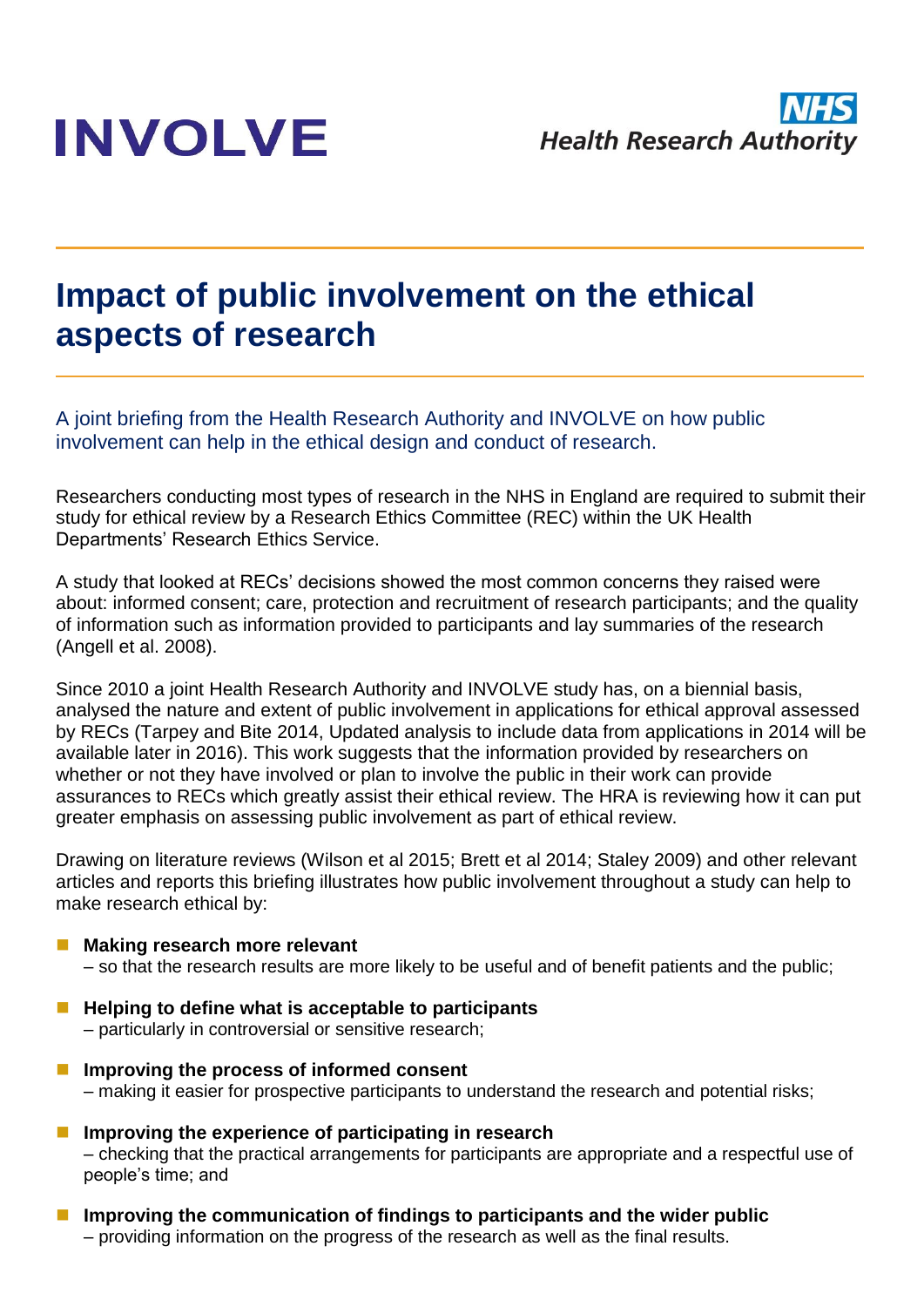### **Making research more relevant**

Patients and the public frequently prioritise topics for research that are different to those of academics and health professionals (Boers et al 2015; Crowe et al 2015). People living with a health condition are often in a better position to know what questions remain unanswered about their treatment or condition, and what research would most likely improve their quality of life (Evans et al 2011). Patients are also frequently consulted on the most meaningful and relevant outcome measures in clinical trials (COMET Initiative 2016).

Public involvement right at the beginning of a project helps researchers to identify new research topics and to modify their research questions (Whear et al 2012). It can help shift the focus of the research design to become more in line with the public's interests and concerns. Working with members of the public means researchers need to be clearer about why they want to conduct their research and how it is relevant to the public (Staley 2016; Boers et al 2015). It may challenge researchers' aims and assumptions.

Public involvement can also influence what research outcomes are measured as well as how they are measured (Andrews 2015; Ennis and Wykes 2013; Boers et al 2013) helping to make the research findings more relevant and valuable to the people who want to use them (Blackburn et al 2015; Carter et al 2013).

Taking part in research that is more likely to benefit the participants and / or other patients and society more generally is a more respectful and ethically acceptable use of people's time (Staley 2016; Cossar and Neil 2015; Blackburn et al 2010).

### **Helping to define what is acceptable to participants**

Sometimes the risks involved in researching a new treatment make it questionable whether the research should go ahead (Cossar and Neil 2015; Illffe et al 2013; Evans et al 2011). By working with patients and carers and communities who might be asked to take part in high risk projects, researchers can find out:

- $\blacksquare$  whether they would be willing to participate given the risks involved; and
- what potential participants consider to be the most serious risks and how best to explain these.

Involving the public early on during a project also helps researchers to design and conduct their research in a way that potential participants consider to be ethically acceptable (Caldon et al 2010; Carter et al 2013; Littlechild et al 2015). It helps researchers to identify:

- $\blacksquare$  processes for obtaining consent that are acceptable to potential participants, for example when consent may need to be taken at difficult times (Morris 2004) or the process is unusual for example needing people to opt out of a trial (Boote et al 2016);
- $\blacksquare$  the trial design that is most likely to be acceptable to potential participants (Boote et al 2011; Edwards et al 2011; Nuffield Council on Bioethics 2015);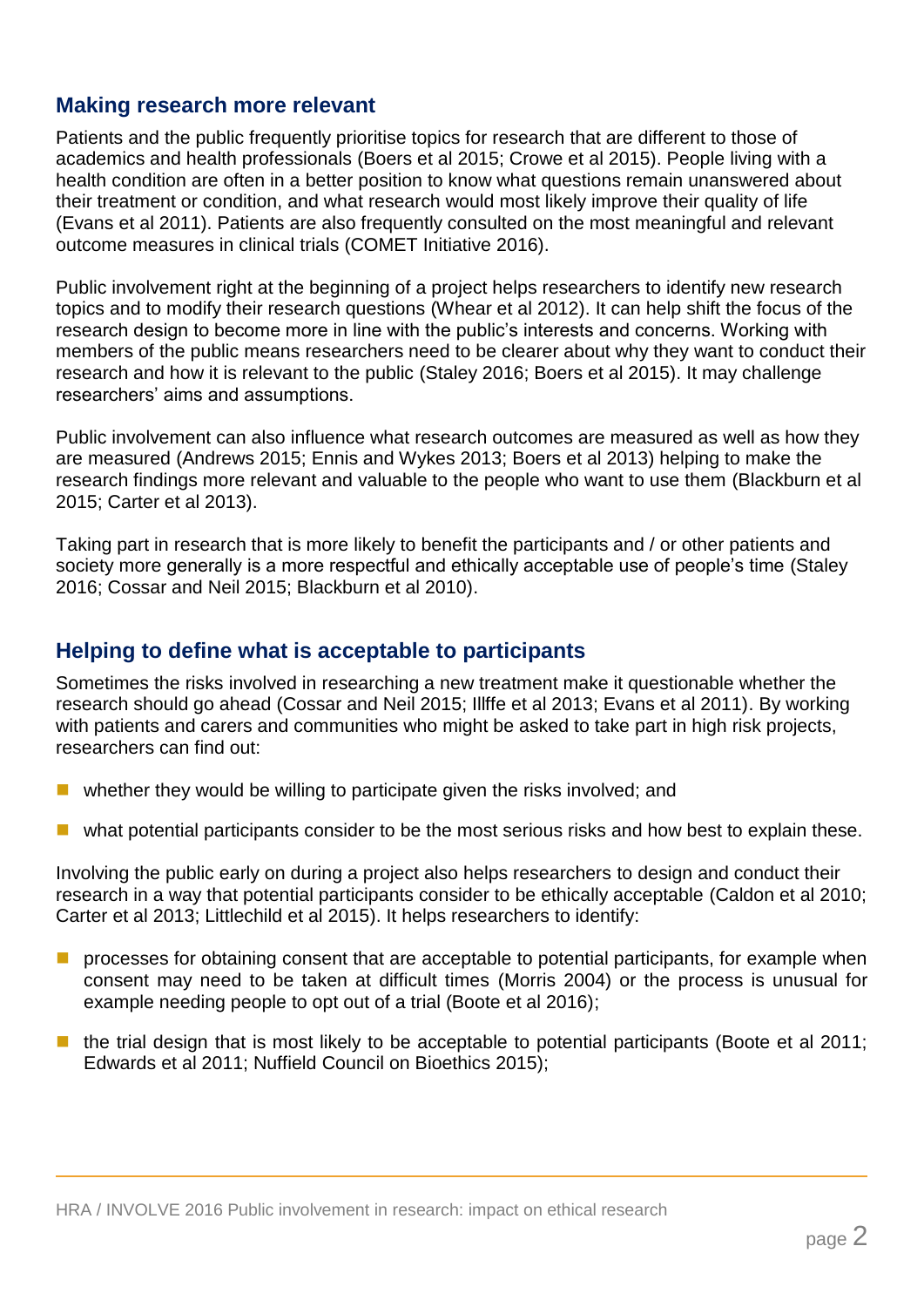- **the most appropriate times to contact patients to invite them to take part in a study or for follow**up interviews / assessments; based on their own experience, patients will know when this is least likely to cause anxiety or distress (Boote et al 2016);
- **a** any ethical concerns that may be specific to a particular community, which is important when carrying out research with people from diverse cultural backgrounds (Blackburn et al 2010; Salway et al 2015); and
- **u** when and how it is appropriate for researchers to collect information which may be sensitive in nature or potentially distressing (Carter et al 2013; Nuffield Council on Bioethics 2015).

### **Improving the process of informed consent**

Public involvement plays an important role in producing good participant information sheets. Many studies do not get a favourable opinion first time around because their participant information sheets are poor. Public involvement is also valuable in shaping the entire consent process because it is as much about the conversation between the researcher and the potential participant as it is about the written information (Jenner et al 2015; Kennedy et al 2011; Langston et al 2005).

Involving the public in designing the consent process ensures that:

- $\blacksquare$  potential participants receive the information they want and need;
- the information is delivered in a way that reflects their interests and concerns; and
- any written or verbal information is clear and accessible.

This makes it more likely that consent will be genuinely 'informed' and that people fully understand what taking part in a project will involve (Carter et al 2013: Jenner et al 2015).

When carrying out research with people from diverse backgrounds, public involvement ensures that the process of obtaining consent is culturally appropriate and is sensitive to a community's concerns. For example, public involvement can check that the language used is not stigmatising to people with mental health difficulties or to people with a disability. Involving the public at this stage helps to make sure that the recruitment process is understood by potential participants (Faulkner 2004; Salway et al 2015).

### **Improving the experience of participating in research**

Public involvement in research design is likely to make sure that the practical arrangements meet the needs of the participants (Ennis and Wykes 2013 ; Jenner et al 2015). This makes it easier for patients and members of the public, including children and young people to take part in research and ensures they are not unduly burdened by their participation. It also demonstrates that researchers respect and value the time given by the participants (Nuffield Council on Bioethics 2015; Staley 2016), for example, by helping to ensure that:

- questionnaires are an appropriate length, relevant and accessible;
- appointments are scheduled at times and places that are convenient for participants to attend;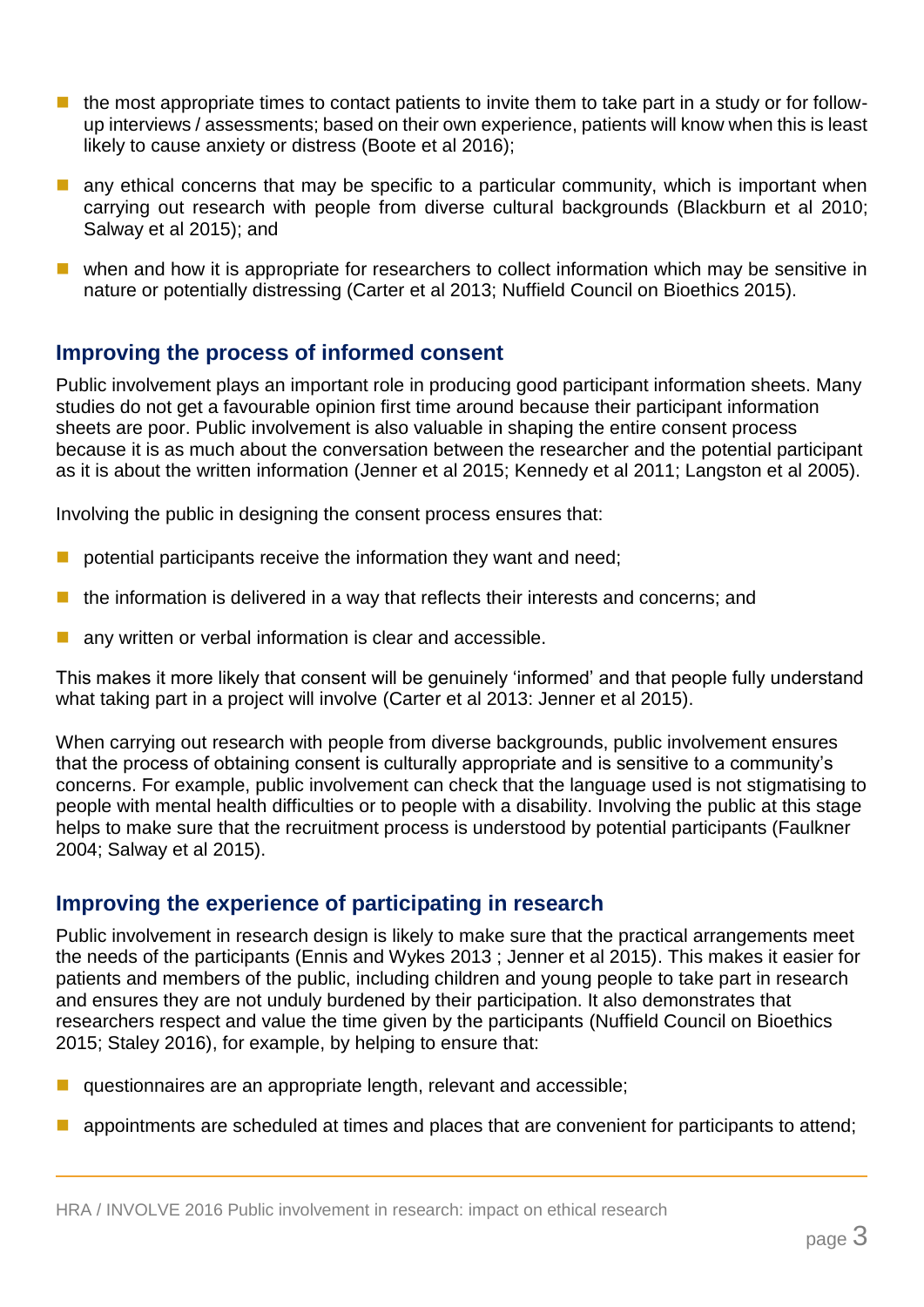- participants are not asked to undergo too many assessments or invasive tests; and
- **Participants are not out of pocket as a result of taking part in research including paying for their** travel expenses (unless advised to the contrary before taking part).

### **Improving the communication of findings to participants and the wider public**

It is important that the progress and findings of the research are communicated to participants and the wider public as well as the research community (Evans et al 2011; Fairbrother et al 2013). To inform participants, some research teams produce newsletters to keep people informed of progress, as well as publicising the findings by giving talks to patient groups and publishing lay summaries. This ensures that participants interests are recognised and addressed (Staley 2016).

Public involvement in drafting Plain English and other summaries of the findings helps to ensure that information is presented in a variety of accessible and useful formats, and that the questions that patients and other members of the public may have are properly answered (Supple et al 2015; Littlechild et al 2015; Evans et al 2011: COMET Initiative 2016).

### **References**

Andrews L., Allen H., Sheppard A. Z., Baylis G., and Wainwright T.W., (2015) **More than just ticking a box…how patient and public involvement improved the research design and funding application for a project to evaluate a cycling intervention for hip osteoarthritis**, Research Involvement and Engagement, **1**:13.

Angell E.L., Jackson C.L., Ashcroft R.E., Bryman A., Windridge K., Dixon-Woods M. (2008) **An analysis of decision letters by research ethics committees: the science/ethics quality boundary examined**. Quality and Safety in Health Care, 17 131-136.

Blackburn H., Hanley B., and Staley K. (2010) **Turning the pyramid upside down**, INVOLVE, Eastleigh.

Blackburn S., Higginbottom A., et al (2016) **Patient-reported quality indicators for osteoarthritis: a patient and public generated self-report measure for primary care**, Research Involvement and Engagement 2:5.

Boers M., Brooks P., Strabd V., Tugwell P., (2015) **The OMERACT Handbook**, OMERACT [http://www.omeract.org/pdf/OMERACT\\_Handbook.pdf.](http://www.omeract.org/pdf/OMERACT_Handbook.pdf)

Boers M., Kirwan J.R., et al (2013) **Developing Core Outcome Measurement Sets for Clinical Trials: OMERACT** Filter 2.0. Journal of Clinical Epidemiology, 2013.11.013.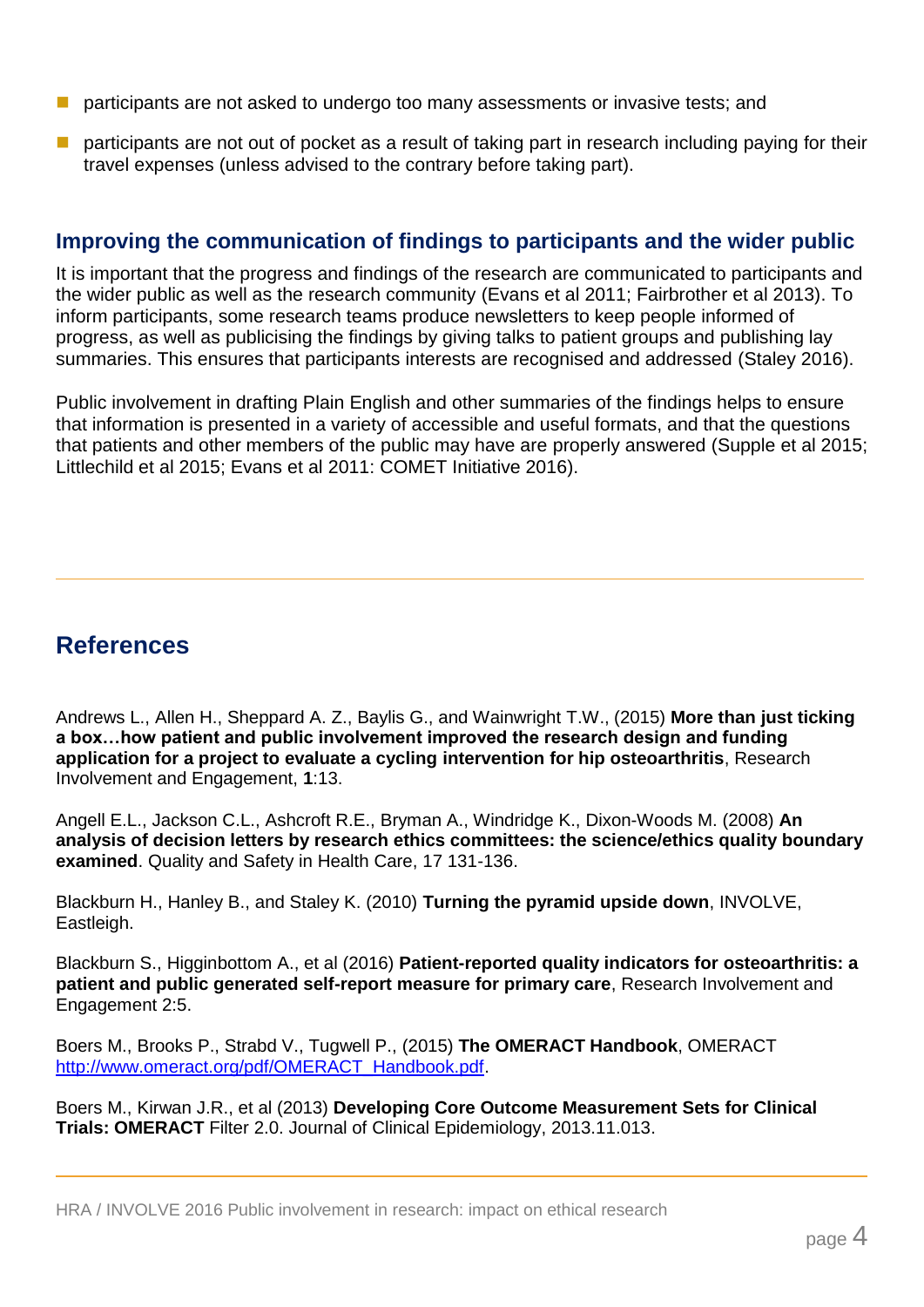Boote J., Julious S., et al (2016) **PPI in the PLEASANT trial: involving children with asthma and their parents in designing an intervention for a randomised controlled trial based within primary care**, Primary Health Care Research & Development, doi:10.1017/S1463423616000025.

Boote, J., Baird, W., Sutton, A. (2011), **Public involvement in the design and conduct of clinical trials: a review**. The International Journal of Interdisciplinary Social Sciences, 5(11), 91-111.

Brett, J., Staniszewska, S., et al (2014) **A systematic review of the impact of patient and public involvement on service users, researchers and communities**. The Patient*.* DOI 10.1007/s40271- 014-0065-0.

Caldon, L., Marshall-Cook, H., Speed, G., Reed, M. and Collins, K. (2010) **Consumers as researchers - innovative experiences in UK National Health Service Research**. International Journal of Consumer Studies, vol. 34, no. 5, pp. 547-550.

Carter P et al (2013) **Mobilising the experiential knowledge of clinicians, patients and carers for applied health-care research**, Contemporary Social Science: Journal of the Academy of Social Sciences, 8(3), 307-320.

COMET (Core Outcome Measures in Effectiveness Trials) Initiative (2016): [www.comet](http://www.comet-initiative.org/resources/publicinvolvement)[initiative.org/resources/publicinvolvement:](http://www.comet-initiative.org/resources/publicinvolvement) Covers public involvement in the development of Core Outcome Sets and End of Study Information.

Cossar, J. and Neil, E. (2015), **Service user involvement in social work research: learning from an adoption research project**, British Journal of Social Work, Vol. 45 No. 1, pp. 225-40.

Crowe, S., Fenton, M., Hall, M., Cowan, K. and Chalmers, I. (2015) **Patients', clinicians' and the research communities' priorities for treatment research: There is an important mismatch,**  Research Involvement and Engagement, 1:2.

Edwards, V., Wyatt, K., Logan, S.and Britten, N. (2011) **Consulting parents about the design of a randomized controlled trial of osteopathy for children with cerebral palsy**. Health Expectations, vol. 14, no. 4, pp. 429-438.

Ennis, L. & Wykes, T. (2013) **Impact of patient and public involvement in mental health research: longitudinal study,** The British Journal of Psychiatry, 203(5) 381-6.

Evans, I., Thornton, H., Chalmers, I. and Glasziou, P. (2011) **Testing Treatments: better research for better healthcare**, Pinter & Martin**,** 2nd Edition.

Fairbrother P et al (2013) **Involving patients in clinical research: the Telescot Patient Panel**, Health Expectations doi: 10.1111/hex.12132.

Faulkner A., (2004) **The ethics of survivor research: Guidelines for the ethical conduct of research carried out by mental health service users and survivors**, Joseph Rowntree Foundation.

Iliffe S., McGrath T., and Mitchell D. (2013) **The impact of patient and public involvement in the work of the Dementias & Neurodegenerative Diseases Research Network (DeNDRoN): case studies**, Health expectations, 16(4), 351-61.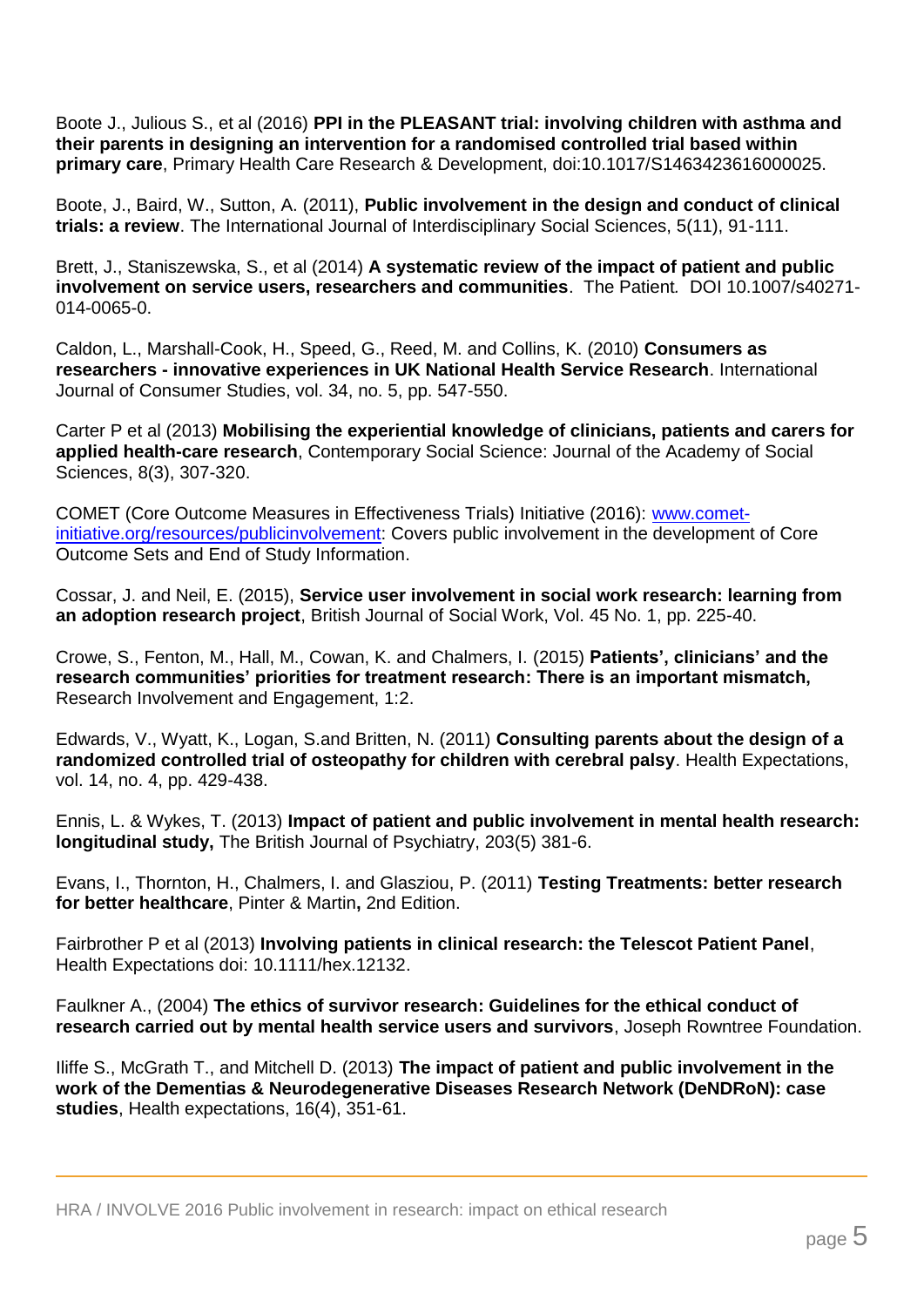Jenner M. K. (2015) **Practical considerations in improving research through public involvement,** Research Involvement and Engagement, 1.3.

Kennedy S in association with involved carers (2011) **Older cares involvement in research: Why what and when?** Nottingham: University of Nottingham and London: Macmillan Cancer Support.

Langston A., McCallum M., Campbell M., Robertson C. and Ralston S. (2005) **An integrated approach to consumer representation and involvement in a multicentre randomised controlled trial,** Clinical Trials, vol. 2, no. 1, pp. 80-87.

Littlechild R., Tanner, D. & Hall, K. (2015) **Co-research with older people: Perspectives on impact,** Qualitative Social Work, 14(1), 18-35.

Morris M., Nadkarni V., Ward F. and Nelson R. (2004) **Exception from informed consent for paediatric resuscitation research: Community consultation for a trial of brain cooling after inhospital cardiac arrest**. Paediatrics, vol. 114, no. 3, pp. 776-781.

Nuffield Council on Bioethics (2015) **Children and clinical research: ethical issues,** Nuffield Council.

Salway, S., Chowbey, P., Such, E. and Ferguson, B. (2015) **Researching health inequalities with Community Researchers: practical, methodological and ethical challenges of an 'inclusive' research approach**, Research Involvement and Engagement 2015, 1:9.

Staley K et al (2016) **Making it clear and relevant: patients and carers add value to studies through research document reviews**, Mental Health and Social Inclusion, Vol. 20 Issue 1 pp. 36-43.

Staley, K. (2009) **Exploring impact: Public involvement in NHS, public health and social care research,** INVOLVE, Eastleigh.

Supple, D., et al and on behalf of the U-BIOPRED PIP group (2015) **From tokenism to meaningful engagement: best practices in patient involvement in an EU project**, Research Involvement and Engagement, 1.5.

Tarpey, M. & Bite, S. (2014) **Public involvement in research applications to the National Research Ethics Service: Comparative analysis of 2010 and 2012 data**, INVOLVE, Eastleigh.

Whear, R. et al (2012) **Establishing local priorities for a health research agenda**, Health Expectations, 18, pp.8–21.

Wilson P., Mathie E., et al (2015) **ReseArch with Patient and Public invOlvement: a RealisT evaluation – the RAPPORT study**, Health Services & Delivery Research, No 3.38, Ch 2.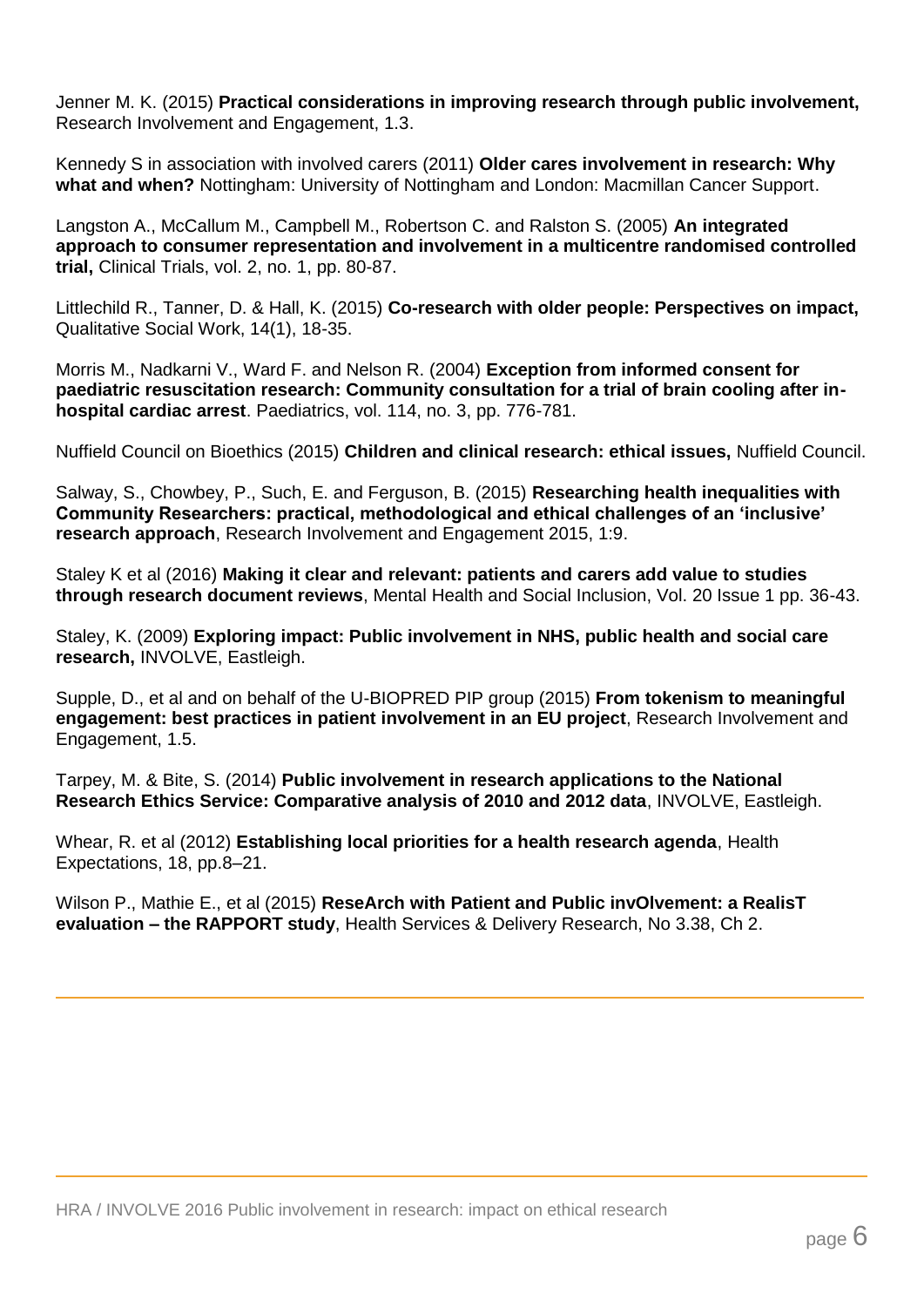### **Implications for practice**

This briefing provides an overview of how the information on public involvement provided by researchers can facilitate ethical review of research studies by RECs. The earlier researchers start to involve the public in designing their studies the more likely they are to address the range of issues covered in this briefing prior to submitting their application for ethical review. This should reduce the likelihood of researchers being asked to change and resubmit aspects of their documentation and enhance the likelihood of recruiting participants to their studies to time and target.

The section below provides more information on public involvement in research to help researchers successfully find and involve patients and the public in their work.

### **Useful reading**

HRA / INVOLVE joint statement (2016) **Patient and public involvement in research and research ethics committee review.** INVOLVE, Southampton. [www.invo.org.uk/posttypepublication/patient-and-public-involvement-in-research-and-research](http://www.invo.org.uk/posttypepublication/patient-and-public-involvement-in-research-and-research-ethics-committee-review/)[ethics-committee-review](http://www.invo.org.uk/posttypepublication/patient-and-public-involvement-in-research-and-research-ethics-committee-review/)

INVOLVE (2014) **Guidance on the use of social media to actively involve people in research**, INVOLVE, Eastleigh

[www.invo.org.uk/posttypepublication/guidance-on-the-use-of-social-media](http://www.invo.org.uk/posttypepublication/guidance-on-the-use-of-social-media/)

The **Evidence library** on the INVOLVE website contains reports and articles that cover:

- the nature and extent of public involvement in research
- the impact of public involvement in research
- reflections on public involvement in research

[www.invo.org.uk/resource-centre/evidence-library](http://www.invo.org.uk/resource-centre/evidence-library)

See also INVOLVE resources and references on **involvement of children and young people in research**:

[www.invo.org.uk/find-out-more/how-to-involve-people/involving-children-and-young-people](http://www.invo.org.uk/find-out-more/how-to-involve-people/involving-children-and-young-people/)

The HRA website has a section for the research community providing advice and guidance on making applications for HRA Approval in England and on ethical review. It included includes guidance on the provision of information for participants at the end of a study for clinical trials and other interventional studies:

[www.hra.nhs.uk/research-community/end-of-study-and-beyond/participants-at-the-end-of-study](http://www.hra.nhs.uk/research-community/end-of-study-and-beyond/participants-at-the-end-of-study/)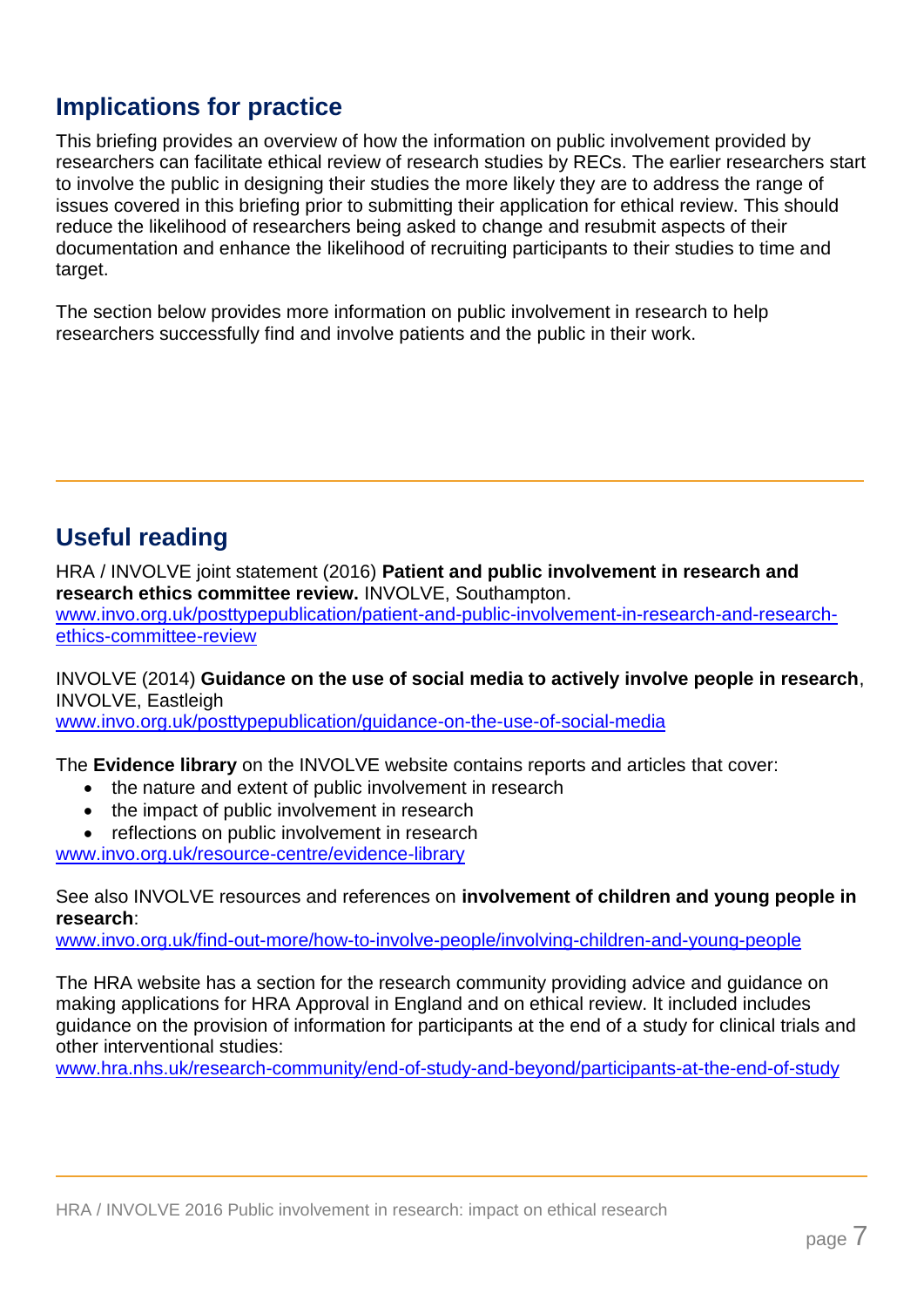### **About this briefing**

#### **Authors**

Maryrose Tarpey (independent consultant, formerly INVOLVE Coordinating Centre), Kristina Staley (TwoCan Associates), Andrea Horwood (Health Research Authority) and Jim Elliott (Health Research Authority).

#### **Acknowledgements:**

Thanks to colleagues at the Health Research Authority: Clive Collett, Bill Davidson, Katherine Guerin, Amanda Hunn, Janet Wisely and members of the National Research Ethics Advisers Panel; and to Doreen Tembo at the NIHR Evaluation Trials and Studies Coordinating Centre, for contributions to this briefing and the HRA / INVOLVE joint statement.

#### **This publication is an update of a previous INVOLVE 2012 publication:**

Public involvement in research: impact on ethical aspects of research, authored by Kristina Staley (TwoCan Associates), Maryrose Tarpey (INVOLVE Coordinating Centre), Helen Hayes (INVOLVE Coordinating Centre) and Sarah Buckland (INVOLVE Coordinating Centre).

**This publication should be referenced as**: Health Research Authority / INVOLVE (2016), Impact of public involvement on ethical aspects of research. [www.invo.org.uk/posttypepublication/public-involvement-in-researchimpact-on-ethical-aspects-of](http://www.invo.org.uk/posttypepublication/public-involvement-in-researchimpact-on-ethical-aspects-of-research)[research](http://www.invo.org.uk/posttypepublication/public-involvement-in-researchimpact-on-ethical-aspects-of-research)

#### **© Copyright Health Research Authority / INVOLVE 2016**

### **Health Research Authority**

The HRA protects and promotes the interests of patients and the public in health and social care research. We work to make the UK a great place to do research where more people have the opportunity to participate in health and social care research and continue to feel safe when they do. For more information about the HRA visit the website: [www.hra.nhs.uk](http://www.hra.nhs.uk/)

### **INVOLVE**

INVOLVE is a national advisory group that is funded by and part of the National Institute for Health Research (NIHR). INVOLVE supports public involvement in NHS, public health and social care research. If you would like to know more about what we do, please see the contact details on the back age.